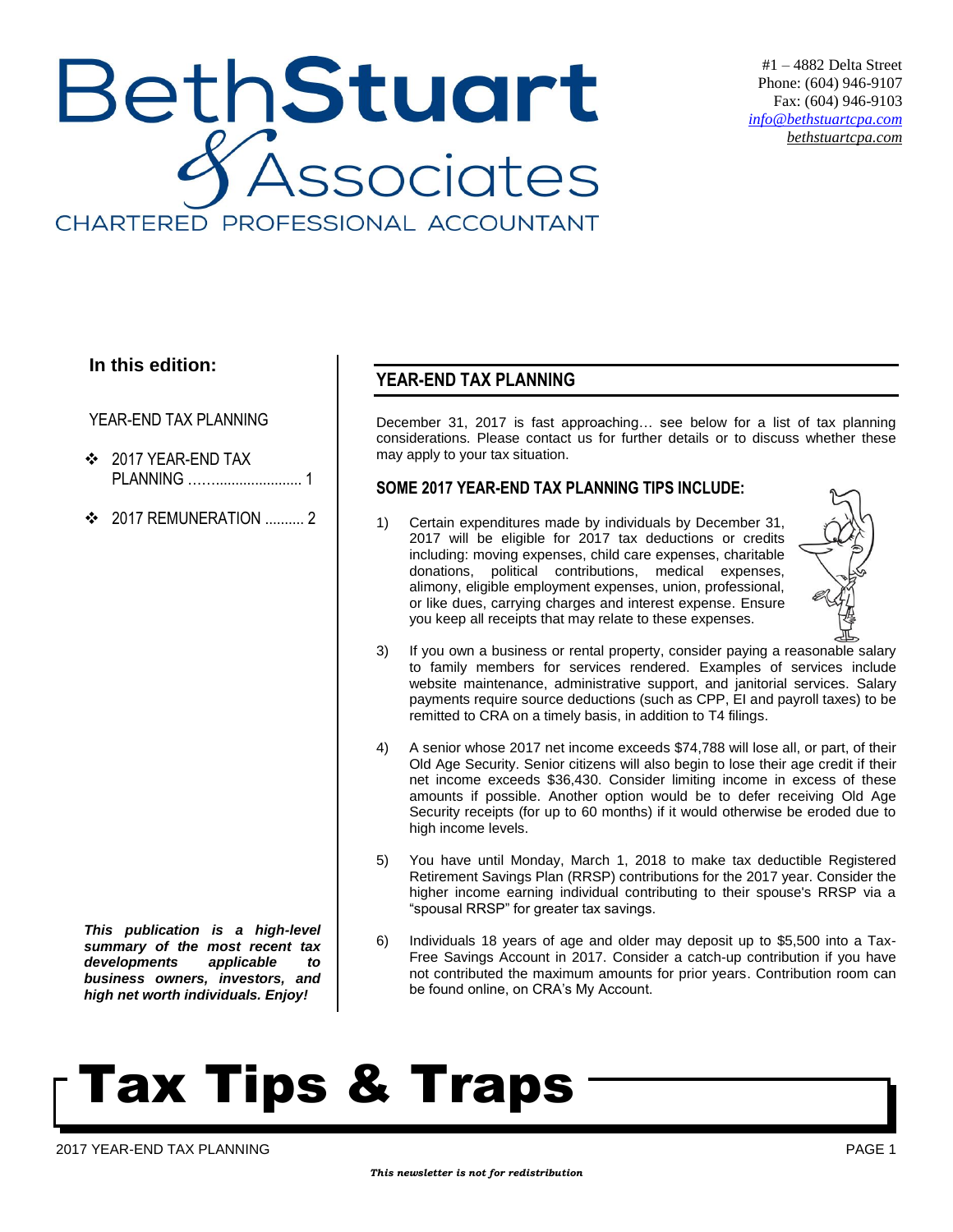- 7) A Canada Education Savings Grant for Registered Education Savings Plan contributions equal to 20% of annual contributions for children (maximum \$500 per child per year) is available. In addition, lower income families may be eligible to receive a Canada Learning Bond.
- 8) A Registered Disability Savings Plan (RDSP) may be established for a person who is under the age of 60 and eligible for the Disability Tax Credit. Non-deductible contributions to a lifetime maximum of \$200,000 are permitted. Grants, Bonds and investment income earned in the plan are included in the beneficiary's income when paid out of the RDSP.
- 9) Consideration may be given to selling non-registered securities, such as a stock, mutual fund, or exchange traded fund, that has declined in value since it was bought to trigger a capital loss which can be used to offset capital gains in the year. Anti-avoidance rules may apply when selling and buying the same security.
- 10) Consider restructuring your investment portfolio to convert non-deductible interest into deductible interest. It may also be possible to convert personal interest expense, such as interest on a house mortgage or personal vehicle, into deductible interest.
- 11) Canada Pension Plan (CPP) receipts may be split between spouses aged 65 or over (application to the CRA is required). Also, it may be advantageous to apply to receive CPP early (age 60- 65) or late (age 65-70).



- 12) Teacher and early childhood educators A federal nonrefundable tax credit of 15% on purchases of up to \$1,000 of eligible school supplies by a teacher or early childhood educator used in the performance of their employment duties may be available. Receipts for school supplies will be required.
- 13) Home accessibility tax credit A federal non-refundable tax credit of 15% on up to \$10,000 of eligible expenditures (renovations to a qualified dwelling to enhance mobility or reduce the risk of harm) may be available each calendar year, if a person 65 years or older, or a person eligible for the disability tax credit, resides in the home.
- 14) Did you incur costs to access medical intervention required in order to conceive a child which was not previously allowed as a medical expense? Due to a change in law, some of these expenses for the previous 10 years may now be eligible (amounts incurred in 2007 must be claimed by the end of 2017).
- 15) For individuals who have not yet claimed charitable donations, consider making a donation of up to \$1,000 in order to get a "super charged" donation credit.
- 16) A number of employment insurance (EI) changes have been enacted effective December 3, 2017. These include a new caregiving benefit for up to 15 weeks for those who are temporarily away from work to support or care for a critically ill or injured family member, the option to extend the parental benefit for up to 18 months (from the current 12 months) and the ability to claim EI benefits up to 12 weeks before a mother's due date (from the current 8 weeks).
- 17) If EI premiums were paid in error in respect of certain non-arm's length employees, a refund may be available upon application to CRA.
- 18) Consider purchasing assets eligible for capital cost allowance (CCA) before the year-end. A half-year of depreciation deduction is allowed for most assets even if it was purchased just before the year-end.
- 19) Effective July 1, 2017, self-employed commercial ridesharing drivers (such as Uber drivers), have been required to register for (regardless of their total annual revenues), collect, report and remit GST/HST.
- 20) Employers of eligible apprentices are entitled to an investment tax credit. Also, a \$1,000 Incentive Grant per year is available for the first and second year as apprentices. A \$2,000 Apprenticeship Completion Grant may also be available.
- 21) If income, forms, or elections have been missed in the past, a Voluntary Disclosure to the CRA may be available to avoid penalties. Effective January 1, 2018, CRA has proposed to tighten the program so greater relief may be available if disclosure is made before the end of the year.
- 22) Are you a U.S. Resident, Citizen or Green Card Holder? Consider U.S. filing obligations with regards to income and financial asset holdings. Filing obligations may also apply if you were born in the U.S. Information exchange agreements have increased the flow of information between the CRA and the IRS. Collection agreements enable the CRA to collect amounts on behalf of the IRS.

#### **2017 REMUNERATION**

Higher levels of personal income are taxed at higher personal rates, while lower levels are taxed at lower rates. Therefore, individuals may want to,



## Tax Tips & Traps

2017 YEAR-END TAX PLANNING PAGE 2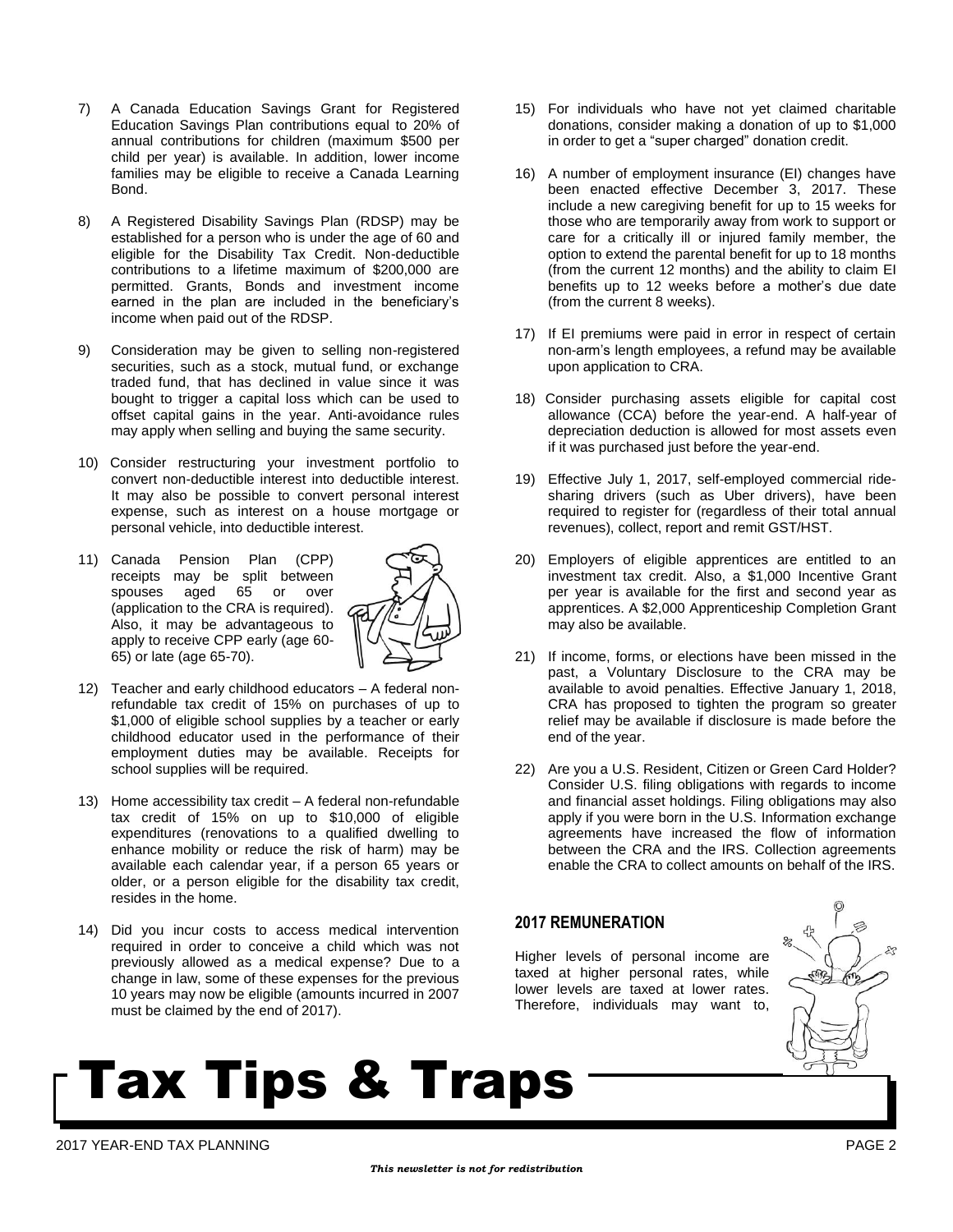where possible, adjust income out of high income years and into low income years. This is particularly useful if the taxpayer is expecting a large fluctuation in income, due to, for example,

- taking maternity/paternity leave;
- receiving a large bonus/dividend; or
- selling a company or investment assets.

In addition to increases in marginal tax rates, individuals should consider other costs of additional income. For example, an individual with a child may lose financial support in the form of reduced Canada Child Benefit (CCB) payments. Likewise, excessive personal income may reduce receipts of OAS, GIS, GST/HST credit and other provincial/ territorial programs.

There are a variety of different ways to legally smooth income over a number of years to ensure an individual is maximizing access to the lowest marginal tax rates. For example,

- In owner/managed companies, owners may take more, or less, earnings out of the company.
- Realizing investments with a capital gain/loss.
- Deciding whether to claim RRSP contributions made in the current year, or carry-forward the contributions.
- Withdrawing funds from an RRSP to increase income. Care should be given, however, to the loss in RRSP room based on the withdrawal.
- Deciding on whether or not to claim CCA on assets used to earn rental income.

While the above is generally true, in certain cases some individuals may wish to pay out additional dividends in 2017. Effective in 2018, there are proposals to increase the tax cost of dividends paid out to shareholders of a corporation that do not "meaningfully contribute" to the business. As such, individuals who may be subject to this higher tax rate in future years may consider increasing dividend payments in 2017. Details on this proposed change are expected to be released by December 21, 2017.

Prior to paying increased dividends, consideration should be given to a number of factors (in addition to the items noted above related to increases in income), such as the impact on the business operations, cashflow, and other agreements (like bank covenants), and whether the dividend can be paid under corporate law.

Three different types of dividends can be paid from a corporation depending on the attributes and earnings of a corporation: eligible, non-eligible and tax-free capital dividends. Due to tax rate changes, the tax cost of noneligible dividends will likely be increasing in 2018 and 2019. As such, some may consider declaring non-eligible dividends in 2017 to access current tax rates. Changes in provincial/ territorial rates may also impact the above decision.

Year-end planning considerations not specifically related to changes in income levels and marginal tax rates include:

1) Corporate earnings in excess of personal requirements could be left in the company to obtain a tax deferral (the personal tax is paid when cash is withdrawn from the company).

The effect on the "Qualified Small Business Corporation" status should be reviewed before selling the shares where large amounts of capital have accumulated.

- 2) Consider paying taxable dividends to obtain a refund from the "Refundable Dividend Tax on Hand" account in the Corporation.
- 3) Individuals that wish to contribute to the CPP or a RRSP may require a salary to create "earned income". RRSP contribution room increases by 18% of the previous years' "earned income" up to a yearly prescribed maximum (\$26,010 for 2017; \$26,230 for 2018).
- 4) Dividend income, as opposed to a salary, will reduce an individual's cumulative net investment loss balance thereby possibly providing greater access to the capital gain exemption.
- 5) Recent tax changes may make it costlier to earn income in a corporation from sales to other private corporations in which the seller or a non-arm's length person has an interest. As such, consideration may be given to paying a bonus to the shareholder and specifically tracking it to those higher taxed sales. Such a payment may reduce the total income taxed at higher rates.
- 6) Proposed changes to the tax regime will likely require more careful tracking of an individual shareholder's labour and capital contribution to the business, as well as risk assumed in respect of the business. Inputs should be tracked in a permanent file.



7) If you are providing services to a small number of clients through a corporation (which would otherwise be considered your employer), CRA could classify the corporation as a Personal Services Business. There are significant negative tax implications of such a classification. In such scenarios, consider discussing risk and exposure minimization strategies (such as paying a salary to the incorporated employee) with your professional advisor.

# Tax Tips & Traps